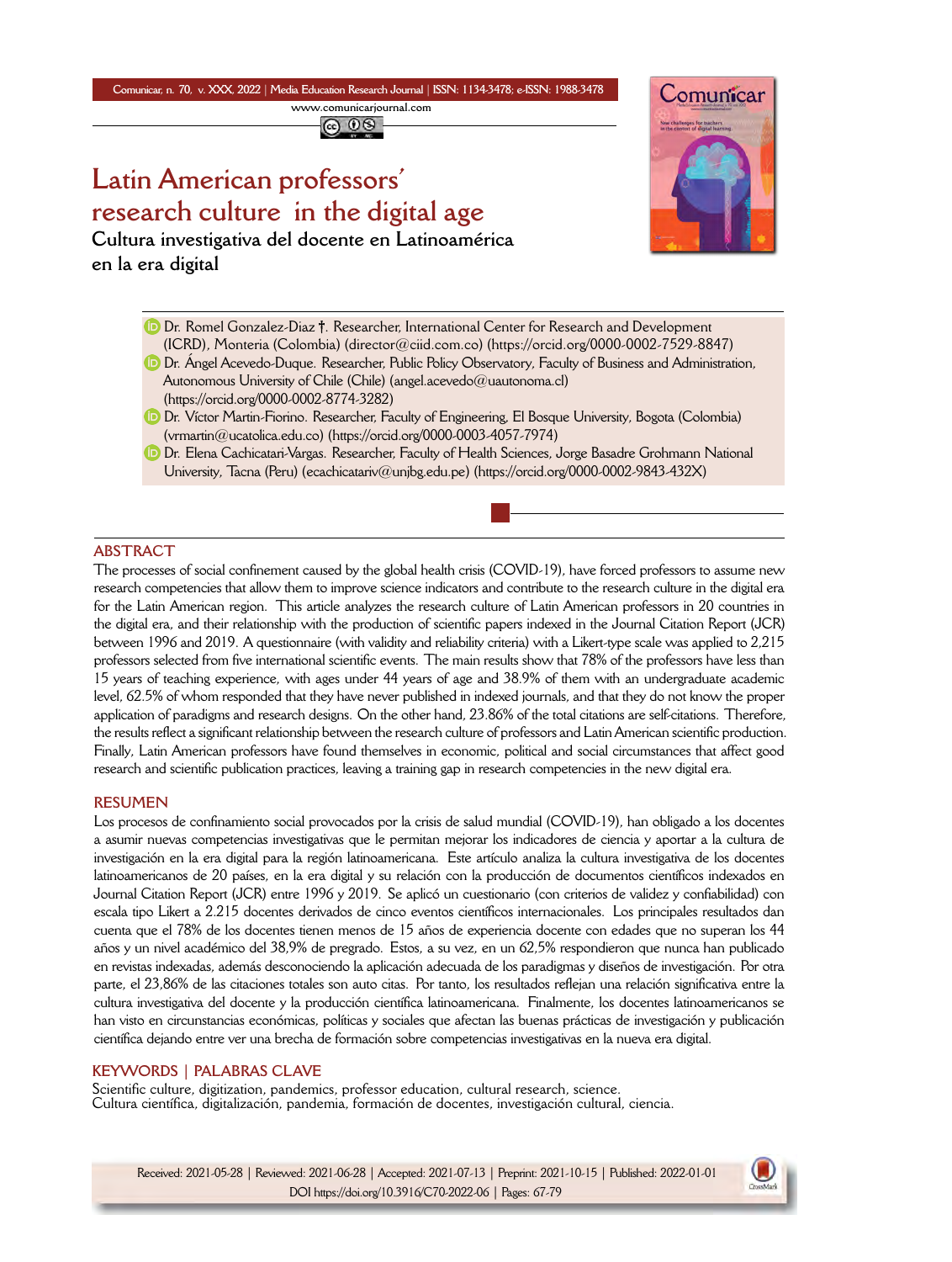# **1. Introduction and state of the art**

The mission of the contemporary university is to promote, stimulate, and disseminate knowledge aimed at seeking continuous improvement in the integral formation of human beings and their role within society. They are also platforms for the continuous development of innovation, science, and technology. New professionals should not only focus on good academic training, but also on promoting a commitment to good research practices (Batista-Mainegra et al., 2017). To this end, academic centers, research groups, and other entities involved in scientific processes tend to organize themselves according to the criteria established by international quality systems (Strauka, 2020). Institutions with state-of-the-art higher education profiles tend to boast about their good work, effectiveness, efficiency, greater connection with the public, private, and social spheres, and their capacity to produce multidisciplinary and applied knowledge (Basso et al., 2021), in contrast to the supposedly unproductive and self-referential inertia of traditional university research, based on codified knowledge and socially irrelevant and economically sterile disciplinary jurisdictions.

International university rankings have been an alternative used by governments and international cooperation agencies to provide funding for projects and scholarships (Kalhor & Mehrparvar, 2020). These quality processes are examined through an evaluation system and indicators such as teaching qualification aspects, research, transfer, and internationalization. However, the increase in scientific production and its impact are determining factors in world rankings such as Webometrics Ranking of World Universities, The World University Ranking, World's best universities Ranking, Ranking Shanghai, Performance Ranking of Science Papers for World Universities, and the Leiden Ranking. In summary, worldwide research is measured by indicators of productivity, impact, and the academic visibility of its researchers (Powell, 2020).

The research materialized in documents produced and their social impact permeates the relationship between educational quality and development through scenarios for knowledge management and intellectual efforts of their professors, crystallized in the knowledge and ability to produce scientific knowledge. Universities that allocate resources to the generation of knowledge increase their scope and impact on society, as their responsibility is not only to give quality education to their students but also to promote the development and professional improvement of their professors in terms of research, aiming to provide them a sustainable research culture for the benefit of society (González-Díaz et al., 2021). However, this new era has brought with it new challenges and ways of doing science through virtual technologies; this requires a diagnosis (institutional and individual) of the new professor's training needs and to be able to maintain the institutional educational-quality criteria. Thus, universities try to connect pedagogical practice with current knowledge derived from empirical evidence of each area of study, fostering spaces for a sustainable research culture where the scientific growth of each member of the university community is stimulated (Castro-Sánchez, 2021).

It should be noted that the features of a research culture refer to a set of cognitive, evaluative, and attitudinal elements shared by a particular educational community and, at the same time, to the practice, promotion, and irradiation of these elements directed to those who are linked to it. At the core of the research culture, these shared elements refer to a set of meanings, values, and behaviors that permeate the entire network of activities (concerning training, service, and innovation) developed as part of social interactions in specific contexts. Therefore, it can be associated with the set of interactions present in the research activity, focused on the concept of responsibility in the academic context with its own characteristics (Criado-Dávila et al., 2020). The effects of research culture extend to its different manifestations, from the relationship between research and teaching, research training, the integrity of the actors, among others with interest in publishing, authorship, prevention, and plagiarism control (Espinoza-Freire, 2020).

Currently, the educational policies of institutional accreditation show that the processes to achieve quality in university education are associated with the research practice, where the institutional purpose is to promote a research culture, thus increasing the scientific productivity of professors and students who meet the criteria to develop attitudes and facilitate the exchange of knowledge through productive research projects according to the institutional lines of research (Guerrero-Sosa et al., 2021). In other words,

 $\ddot{\cdot}$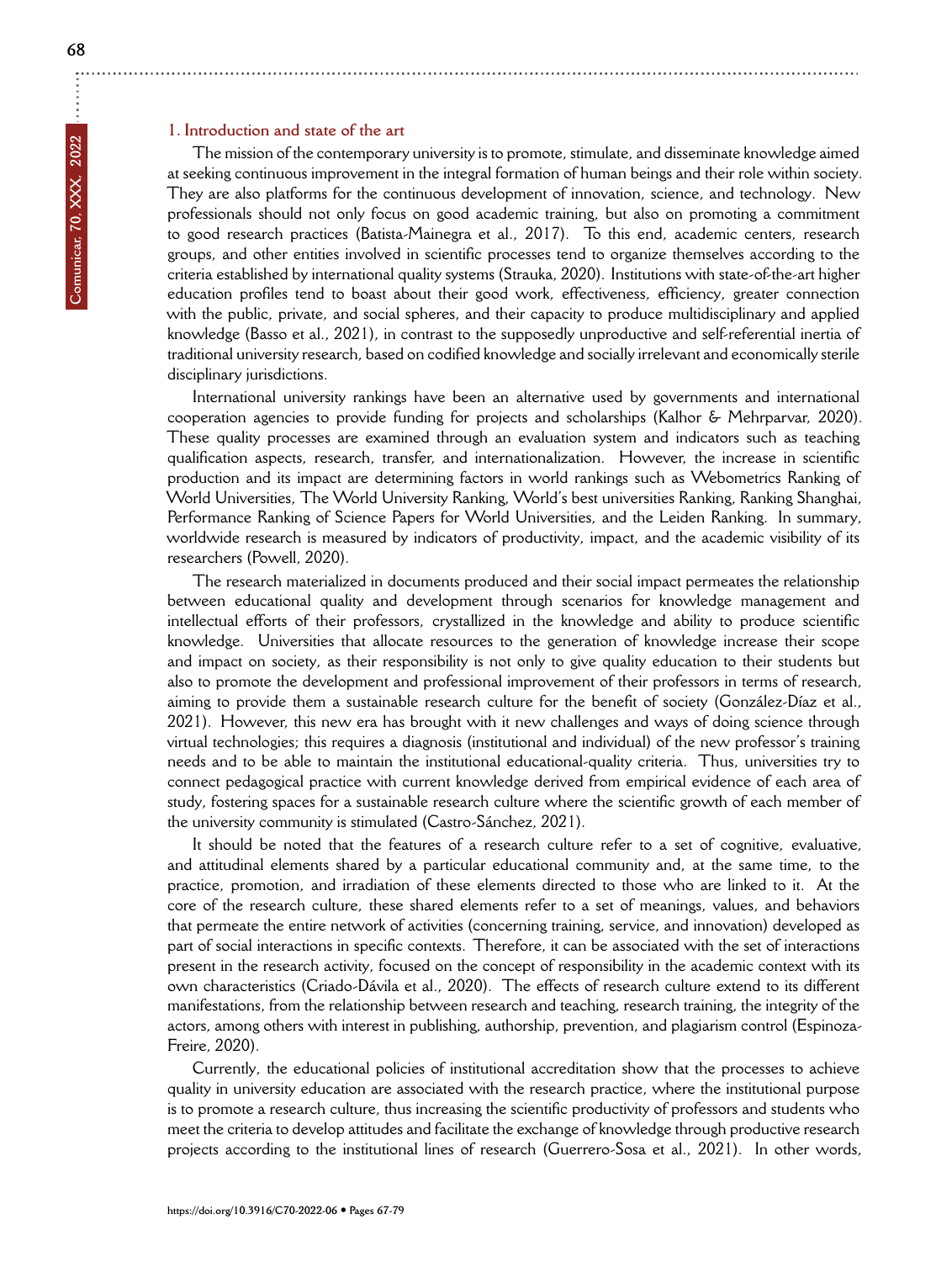**69**

professors and students are the ones who must pertinently conduct, consult, and apply the research in the development of the curricula (Bracho, 2012). In Latin America, this situation has become more acute. On the one hand, the number of scientific papers published in databases such as SCOPUS has been increasing over the last three years by an average of 7.7% (2017-2020) (Vázquez-Miraz & Posada-Llorente, 2020). However, the number of cited papers remains at a decreasing rate of 20.2%, i.e., the number of scientific papers published in Latin America has been growing, but their social impact has been decreasing. This situation has awakened the commitment of those who work in the higher education system. Universities are a space to foster and promote innovation processes and generate new knowledge through scientific, technological, and social research. The interest of universities in the Latin American region has been to improve the research skills of professors who have shown certain weaknesses in this area, affecting the practical research culture (Castro-Sánchez, 2021).

This accentuates the gap that stands in the way of the development of scientific production both in the research programs of universities as well as in publicly oriented organizations in these countries. Based on this perspective, the question posed by this research is: How is the research culture of professors in the digital era concerning science in Latin America? Therefore, the present study analyzes the Latin American research culture and the scientific production between 1996 and 2019 of professors in the digital era. For this purpose, 2,215 professors dedicated to research from 20 Latin American countries were surveyed.

The results show that there is a strong relationship between educational level and publications in indexed journals, showing that the higher the academic degree of the professor, the greater the interest in publishing in indexed journals. Likewise, the countries with the highest scientific production show a high level of total citations. However, countries with very low scientific production show a higher impact in terms of citations in the scientific community. Despite the complex systemic and structural crisis in the Latin American region, university professors have taken advantage of the benefits of the internet for self-training and improving research skills.

#### **1.1. Research culture and the advancement of scientific knowledge**

In an organizational environment, culture is not the only factor that influences managerial and work behavior (Velandia-Mesa et al., 2021). This behavior is influenced by different levels of culture, ranging from the supranational level (regional, ethnic, religious, linguistic) to the national, professional and organizational levels, down to the group level (De-Filippo et al., 2021). In recent years, research culture has been present in foreign policy debates on research and development among International Cooperation Agencies such as UNESCO (United Nations Educational, Scientific and Cultural Organization).

Since the 1998 World Conference on Higher Education, they have been stressing the topic of research for development. Since 1999, the World Bank has presented the problem of scientific knowledge as an essential element for the generation of wealth. Subsequently, UNESCO, at the World Conference on Science (1999-Budapest), pointed out that research processes must be accompanied by technological and intellectual investment from the economic sectors and the government in order to create a space for the generation of new knowledge.

Meanwhile, research culture, from the perspective of the epistemological foundations, dates back to the advancement of positivism and the rehabilitation of hermeneutics, providing an integrative approach to mixed methods (MM) approaches, allowing the merging of qualitative and quantitative perspectives during the research process as a unique method of producing knowledge in social sciences, which has changed the research landscape (Bolívar, 1995; Bagur-Pons et al., 2021). It should not only be a discourse, but a reflection approached from the structuring of intellectual capital (Guedes-Farias & deAndrade-Maia, 2020) in academic and scientific environments where human talent, technological infrastructure, and relational capital are articulated.

Scientific literature reports the discussion on the strengths of a research culture and its intellectual capital associated with educational and business organizations, research seed beds, and research groups dedicated to the production of scientific knowledge that provides answers to the new demands of the labor market (Fu et al., 2020).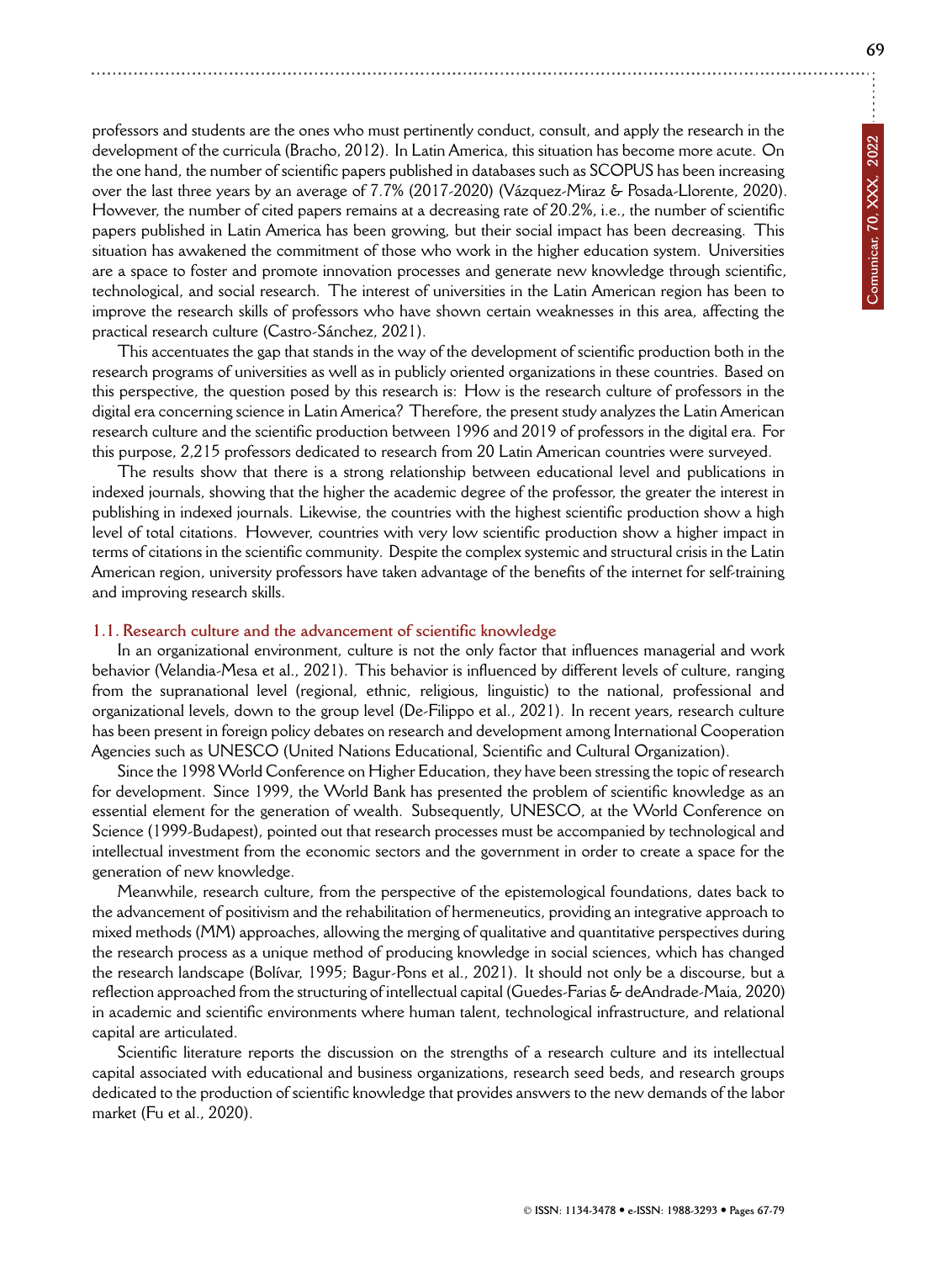In Latin America, the research culture attempts to articulate intellectual production with human and technological aspects, constituting a set of intangible capacities of diverse nature with different strategic implications (Limaymanta et al., 2020). Although Latin American countries share different cultural behaviors, it can be stated that the lack of cooperation and cohesion between researchers in the scientific processes characterize them (Guedes-Farias & de-Andrade–Maia, 2020). In this respect, institutions try to establish mechanisms to stimulate teamwork between national establishments and between countries through a set of invisible or intangible off-balance assets that allow this type of organization to function, thus creating value for itself and for society as a whole. These aspects of the research culture give hope for improving the impact on knowledge, intangibility, and value creation, which are relevant factors when defining institutional strategic capabilities (Oliveira-Filho, 2020).

# **1.2. Challenges for the research professor in the digital era**

The world is facing the dizzying development of the digital era, one of its greatest challenges since its existence and professionalization (Briseño-Senosiain, 2021). Digital media such as the Internet, Google, social networks, and the various platforms that exist in the market have literally flooded humanity with information, especially university professors, forcing them to acquire and develop skills to and adapt to changes in the process of higher education that increase as time passes and they face increasing innovation every day.

This is how universities, as higher education centers, are the ones in charge of the task of knowledge management and where the teaching-learning activity of every strategy and practical theoretical resource is developed (Rodriguez & Espinoza, 2017), aiming to train quality professionals and contribute innovative and creative ideas that meet the needs of society and the labor market.

For this reason, the role of university professors and their role in the teaching-learning processes is essential; these processes must be based on the integration and execution of the competencies of higher education professionals in Information and Communication Technologies (ICTs) (Cruz-Rodríguez, 2019). These are defined as competencies that involve practical skills and knowledge, recognizing the use of new technologies as one of the most important—known as digital competence—which have been considered as strategic resources for training management and learning in the last decade.

Therefore, the continuous training of educational agents acquires great relevance today (Pozos & Tejada, 2018), even more so considering the challenges they have faced as a result of the global crisis, which has exposed their competencies in the research practice, confronting them to the new era without the necessary tools and knowledge to change from a face-to-face to a virtual paradigm.

This study considers professor professionalization as a current need that can be approached from a new technological and digital perspective. Currently, the professionalization of professors is a latent need for the higher education sector at the national and international levels it is necessary to pay attention to this aspect as it is essential for the updating and transformation of university professors (Rojas et al., 2016). This implies generating a training path with new studies and training methods for the development of teaching competencies needed in the 21st century, which should improve the functions of the professor, thus contributing to the acquisition of new skills and abilities in the new digital era.

## **2. Materials and methods**

This study was carried out using a field research, non-experimental, cross-sectional design since the study variables were not manipulated and the data were collected once and then analyzed to obtain the results. In this regard, Hernández et al. (2020) state that in this type of design, the data collected at a single moment enable the description of the studied variables to analyze their impact on the units of analysis or participants, which, in this case, are the university professors surveyed for the research.

Regarding the unit of analysis, it was chosen through simple random sampling in five scientific events held by the International Center for Research and Development — ICRD (related to the construction of scientific articles virtually), for a total of 2,215 professors-researchers surveyed, stratified as follows (Table 1).

÷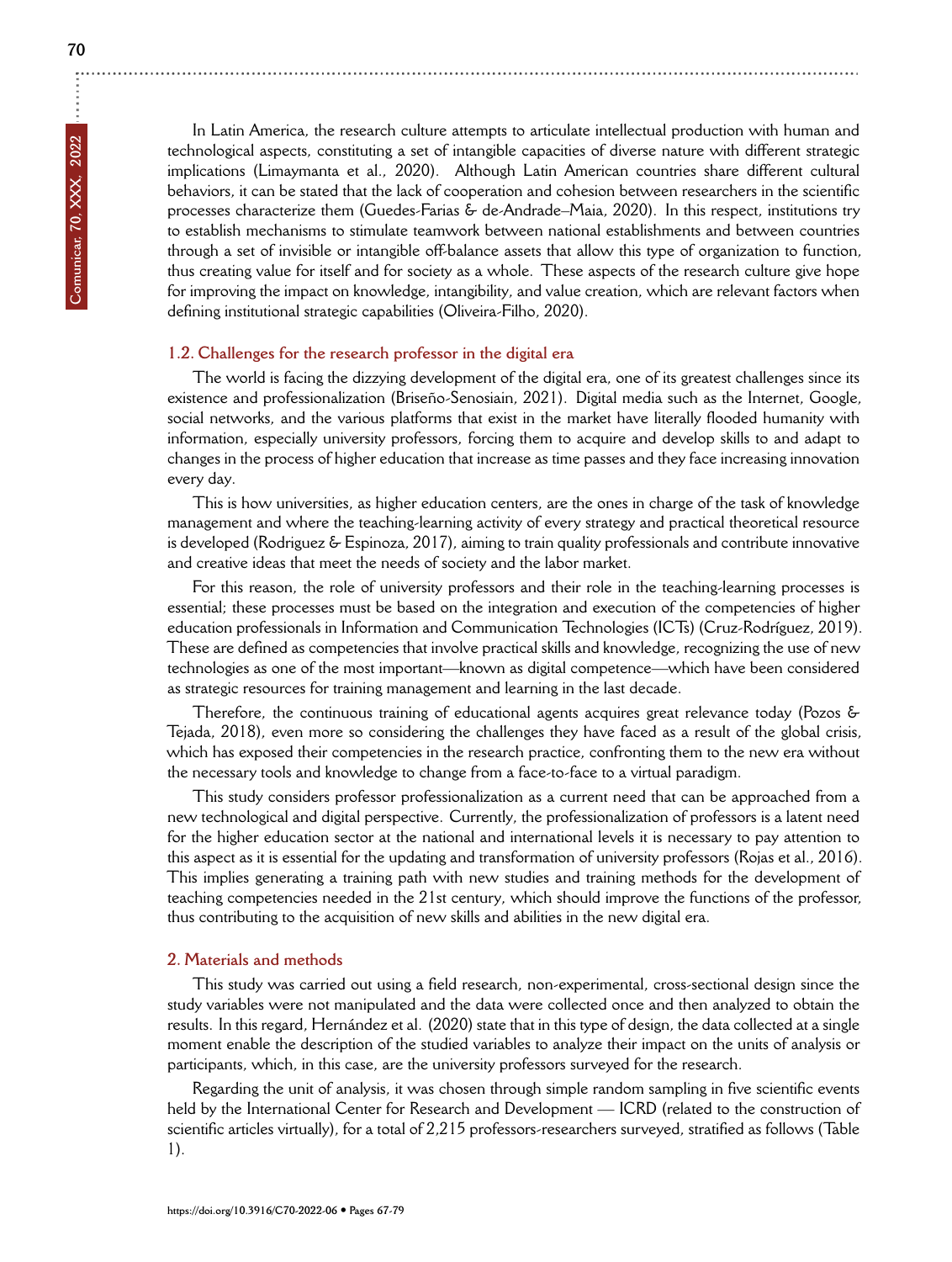| Table 1. Stratification of professors surveyed in Latin America (2020) |                |            |                                 |  |  |  |  |  |  |
|------------------------------------------------------------------------|----------------|------------|---------------------------------|--|--|--|--|--|--|
| <b>Latin American countries</b><br>with publications in the JCR        | Frequency      | Percentage | <b>Cumulative</b><br>percentage |  |  |  |  |  |  |
| Peru                                                                   | 437            | 19.7%      | 19.7%                           |  |  |  |  |  |  |
| Bolivia                                                                | 16             | 0.7%       | 20.4%                           |  |  |  |  |  |  |
| Colombia                                                               | 182            | 8.2%       | 28.6%                           |  |  |  |  |  |  |
| México                                                                 | 104            | 4.7%       | 33.3%                           |  |  |  |  |  |  |
| Ecuador                                                                | 12             | 0.5%       | 33.8%                           |  |  |  |  |  |  |
| Chile                                                                  | 104            | 4.7%       | 38.5%                           |  |  |  |  |  |  |
| Venezuela                                                              | 56             | 2.5%       | 41%                             |  |  |  |  |  |  |
| Brazil                                                                 | 626            | 28.3%      | 69.3%                           |  |  |  |  |  |  |
| Panama                                                                 | 48             | 2.2%       | 71.5%                           |  |  |  |  |  |  |
| Honduras                                                               | 75             | 3.4%       | 74.9%                           |  |  |  |  |  |  |
| Costa Rica                                                             | $\overline{4}$ | 0.2%       | 75.1%                           |  |  |  |  |  |  |
| Dominican Republic                                                     | 8              | 0.4%       | 75.5%                           |  |  |  |  |  |  |
| Argentina                                                              | 111            | 5%         | 80.5%                           |  |  |  |  |  |  |
| Cuba                                                                   | 87             | 3.9%       | 84.4%                           |  |  |  |  |  |  |
| Uruguay                                                                | 65             | 2.9%       | 87.3%                           |  |  |  |  |  |  |
| Puerto Rico                                                            | 60             | 2.7%       | 90%                             |  |  |  |  |  |  |
| Nicaragua                                                              | 70             | 3.2%       | 93.2%                           |  |  |  |  |  |  |
| El Salvador                                                            | 81             | 3.7%       | 96.9%                           |  |  |  |  |  |  |
| Guatemala                                                              | 69             | 3.1%       | 100%                            |  |  |  |  |  |  |
| Total                                                                  | 2,215          | 100%       |                                 |  |  |  |  |  |  |

The data analysis process was developed in three phases.

Phase 1: The following research hypothesis system was determined:

- H0 (Null Hypothesis): There is no significant relationship between the research culture of professors in the digital era and scientific production and impact in Latin America.
- H1 (Alternative Hypothesis): There is a significant relationship between the research culture of professors in the digital era and scientific production and impact in Latin America.

The hypothesis testing for the relationship between the variable (categorical)=Research Culture of professors in the digital era and the variable (numerical)=Scientific production and impact in Latin America through citations, whose numerical data, according to the Kolmogorov-Smirnov normality test, are abnormal for a sample. Therefore, the chi-square goodness-of-fit test was used, which is based on the fit between the frequency of occurrence of the measurements in an observed sample and the expected frequencies obtained from the hypothetical distribution. The asymptotic significance level considered is 0.05. The contingency coefficient was considered to determine the strength of the relationship.

Phase 2: To determine the "Research Culture of professors in the digital era" variable, the data collection instrument was a questionnaire composed of 26 items, where beliefs and values about research, critical judgment of research, and research competencies were included. It was validated by five experts and pilot- tested to calculate its reliability; to this end, the Cronbach's Alpha coefficient was used to determine the reliability of the instrument, which was 0.93 (Very high).

The questionnaire presented two sections: 1) Characterization of the Latin American digital professor (single-choice answers). The items are related to teaching experience, work location, academic level of teaching, area of study, age range, gender, level of education, and publication in indexed journals; and 2) Research culture of the Latin American professor (3-point Likert scale).

Phase 3: To determine the "scientific production and impact" variable, the Latin American scientific production from 1996 to 2019 was considered based on the data collected from SJR. For this purpose, the following categories were explored: 1) Total documents, 2) Total citations, and 3) Self-citations. Likewise, the total population by Latin American country in the year 2019 was considered based on the global population clock (http://ww1.worldodometers.info/), which is calculated according to the World Population Prospects prepared by the Population Division of the United Nations (UN). To facilitate the interpretation of the results regarding population and scientific production, these are divided into 5 categories according to WorldOdometers. Population (Number of inhabitants in 2019 (WorldOdometers)): 1) less than 5,000,000 (Very low), 2) between 5,000,001 and 15,000,000 (Low), 3) between 15,000,001 and 35,0000,000 (Medium), 4) between 35,000,001 and 100,000,000 (High), and 5) more than 100,000,001 (Very high). Scientific production (papers published in SJR (1996-2019)): 1) less than 20,000 (Very low), 2) between 20,001 and 100,000 (Low), 3) between 100,001 and 250,000 (Medium), 4) between 250,001 and 500,000 (High), and 5) more than 500,001 (Very high).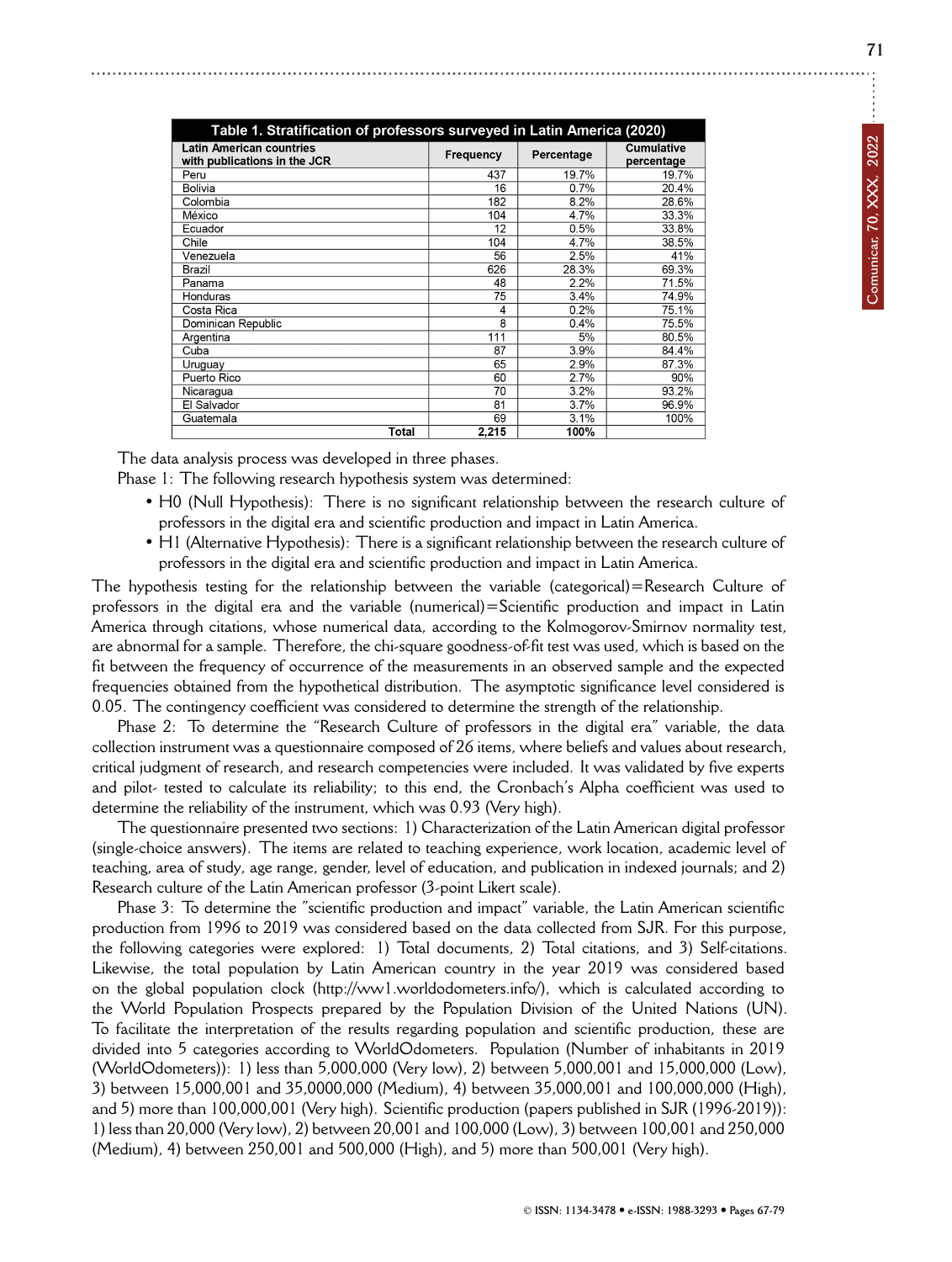# **3. Analysis and results**

# **3.1. Latin American research culture**

With the information collected and processed, it is possible to characterize the digital-era teaching population in Latin America. 78% of the professors have less than 15 years of teaching experience (50% have less than 5 years). 91.9% of their academic practice is in undergraduate studies. As for the area of study, 31% are in the social sciences, 27.4% in business and technology, 25.4% in human sciences and education, and 14.2% in health sciences. The age group of digital-era professors is as follows: 38.9% are under 35 years old; 29.8% are between 35 and 44 years old; and 21.7% are over 45 years old. Regarding the professors' academic level, 69.8% have a bachelor's degree, 17.1% have a master's degree, and 6.3% have a doctorate (Carabantes-Alarcón, 2020).

Concerning Latin American research culture, 62.5% of the professors responded that they have never published in indexed journals, while 70.5% state that they have good practice in citing documents. 64.9% do not know how to use the research paradigm in relation to the object of study. 90.9% consider that they always use a research design in accordance with the objectives of the study. 77.4% do not know how to adequately use qualitative methods, 68.7% do not know how to adequately use quantitative methods, and 82.7% do not know the different ways of integrating mixed methods. 58.1% of professors-researchers state that they only receive research training occasionally.



Figure 1 shows a relationship (Contingency Coefficient: 0.473 - Strong) between educational level and publication in indexed journals, showing that the higher the academic degree of the professor, the greater the interest in publishing in indexed journals. To Carranza-Esteban et al. (2020) and Guerrero-Casado (2017), the exercise of scientific research for professors in the digital era is fundamental for the development of science. The results of this research show that there is a significant group of professors with master's degrees who only publish scientific papers occasionally. Likewise, it is shown that the age group with the highest number of scientific publications is the 45 to 54-year-old group.However, between the ages of 35 and 44, Latin American research professors focus on teaching and extension activities.

**Comunicar, 70, XXX, 2022**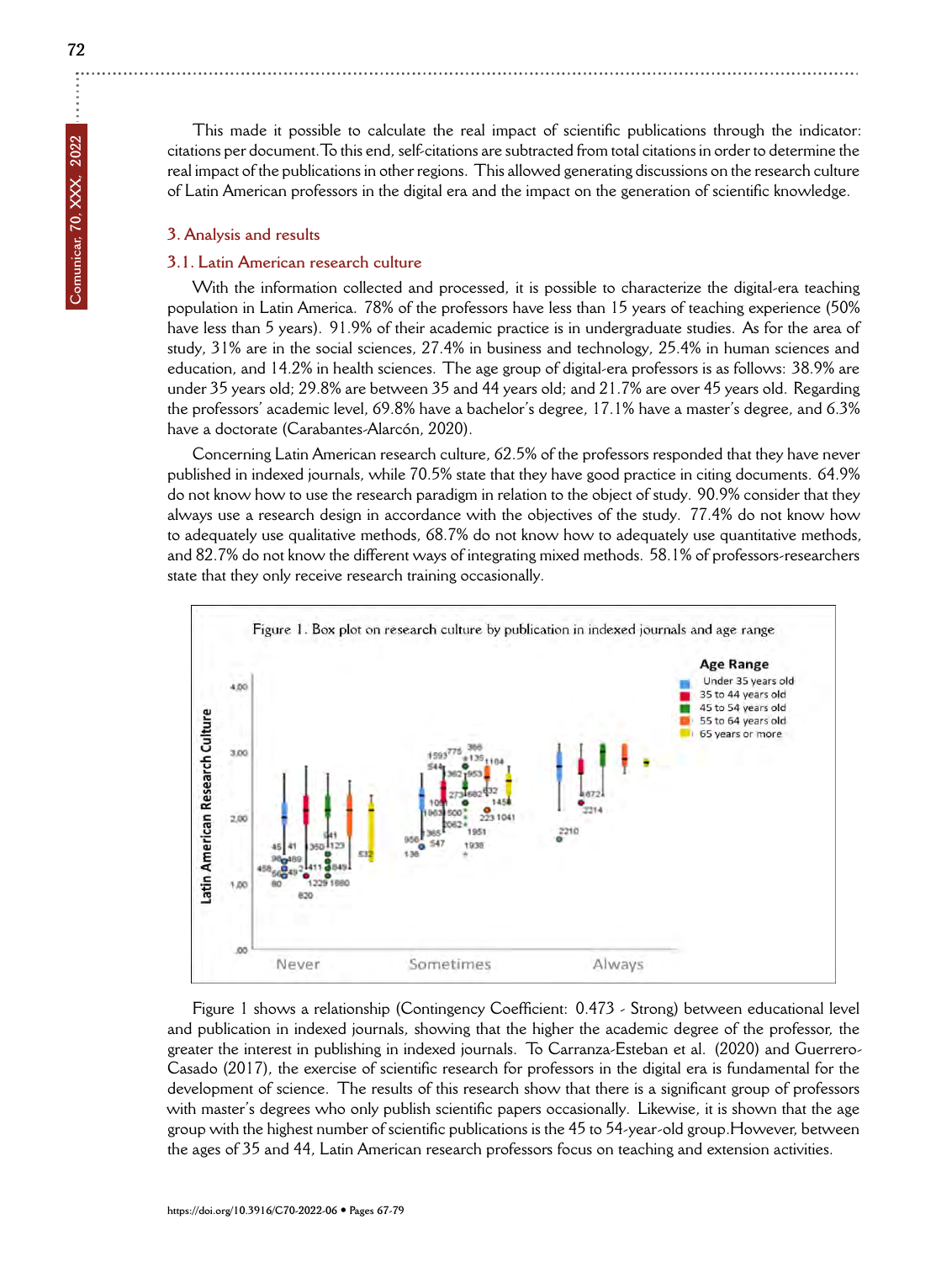| č<br>វ                   |
|--------------------------|
| ξ<br>$\frac{1}{2}$<br>٠, |
| į                        |
|                          |

| Table 2. Latin American population and scientific production |                             |                        |                                          |                  |                  |                    |                           |  |  |
|--------------------------------------------------------------|-----------------------------|------------------------|------------------------------------------|------------------|------------------|--------------------|---------------------------|--|--|
| Country                                                      | <b>Population</b><br>(2019) | Population<br>category | <b>Scientific production</b><br>category | <b>Documents</b> | <b>Citations</b> | Self-<br>citations | <b>TOTAL</b><br>citations |  |  |
| Brazil                                                       | 212,559,417                 | Very high              | Very high                                | 1,027,748        | 8,249,466        | 3,974,976          | 12,224,442                |  |  |
| Mexico                                                       | 128,932,753                 | Very high              | High                                     | 347.369          | 3,568,883        | 858,560            | 4,427,443                 |  |  |
| Colombia                                                     | 50,882,891                  | High                   | Medium                                   | 114,495          | 994,178          | 182,309            | 1,176,487                 |  |  |
| Argentina                                                    | 45,195,774                  | High                   | Medium                                   | 225,079          | 2,892,542        | 685,135            | 3,577,677                 |  |  |
| Peru                                                         | 33,050,325                  | Medium                 | Low                                      | 29,732           | 410,882          | 48,810             | 459,692                   |  |  |
| Venezuela                                                    | 28,435,940                  | Medium                 | Low                                      | 41,751           | 484,046          | 57,393             | 541,439                   |  |  |
| Chile                                                        | 19.116.201                  | Medium                 | Low                                      | 163.593          | 2.041.116        | 462.718            | 2,503,834                 |  |  |
| Guatemala                                                    | 17,915,568                  | Medium                 | Very low                                 | 3,614            | 57.623           | 3.795              | 61,418                    |  |  |
| Ecuador                                                      | 17,643,054                  | Medium                 | Low                                      | 23,889           | 217,281          | 33,329             | 250,610                   |  |  |
| <b>Bolivia</b>                                               | 11,673,021                  | Low                    | Very Low                                 | 5,203            | 117,588          | 8,090              | 125,678                   |  |  |
| Cuba                                                         | 11,326,616                  | Low                    | Low                                      | 41,945           | 300,193          | 63,170             | 363,363                   |  |  |
| Dominican<br>Republic                                        | 10.847.910                  | Low                    | Very low                                 | 1.962            | 25.062           | 1.339              | 26.401                    |  |  |
| Honduras                                                     | 9,904,607                   | Low                    | Very low                                 | 1,675            | 24,263           | 1,075              | 25,338                    |  |  |
| Paraguay                                                     | 7,132,538                   | Low                    | Very low                                 | 2,796            | 39,233           | 2,523              | 41,756                    |  |  |
| Nicaragua                                                    | 6,624,554                   | Low                    | Very low                                 | 1,916            | 33,435           | 2,290              | 35,725                    |  |  |
| El Salvador                                                  | 6.486.205                   | Low                    | Very low                                 | 1.646            | 23,643           | 1.136              | 24,779                    |  |  |
| Costa Rica                                                   | 5.094.118                   | Low                    | Very low                                 | 14,192           | 261.872          | 26.566             | 288,438                   |  |  |
| Panama                                                       | 4,314,767                   | Very low               | Very low                                 | 7,941            | 262,289          | 22,968             | 285,257                   |  |  |
| Uruguay                                                      | 3,473,730                   | Very low               | Low                                      | 21,262           | 334,210          | 44,456             | 378,666                   |  |  |
| Puerto Rico                                                  | 2.860.853                   | Very low               | Very low                                 | 17,995           | 411.510          | 22,110             | 433,620                   |  |  |

Table 2 shows the Latin American population in 2019 and its relation to scientific production. Latin America is a continent with political, social, and economic weaknesses, so most of the countries in this region suffer from the same problems which prevent it from being a region with a high level of scientific production (Guerrero-Casado, 2017, Guerrero-Sosa et al., 2021). For the results of the present research, the Latin American population (20 countries studied) comprises a total of 633,470,842 inhabitants, a production of scientific documents indexed in Journal Citation Reports (JCR) in 2019 of 2,095,803 documents between 1996 and 2019, with a total volume of citations of 27,252,063, of which 23.86% are self-citations, leaving a real impact of 76.14% in other regions.



Figure 2 shows the grouped 3D dispersion of citations in relation to total citations and self-citations. It is shown that countries with medium and very high populations tend to have very low citations, high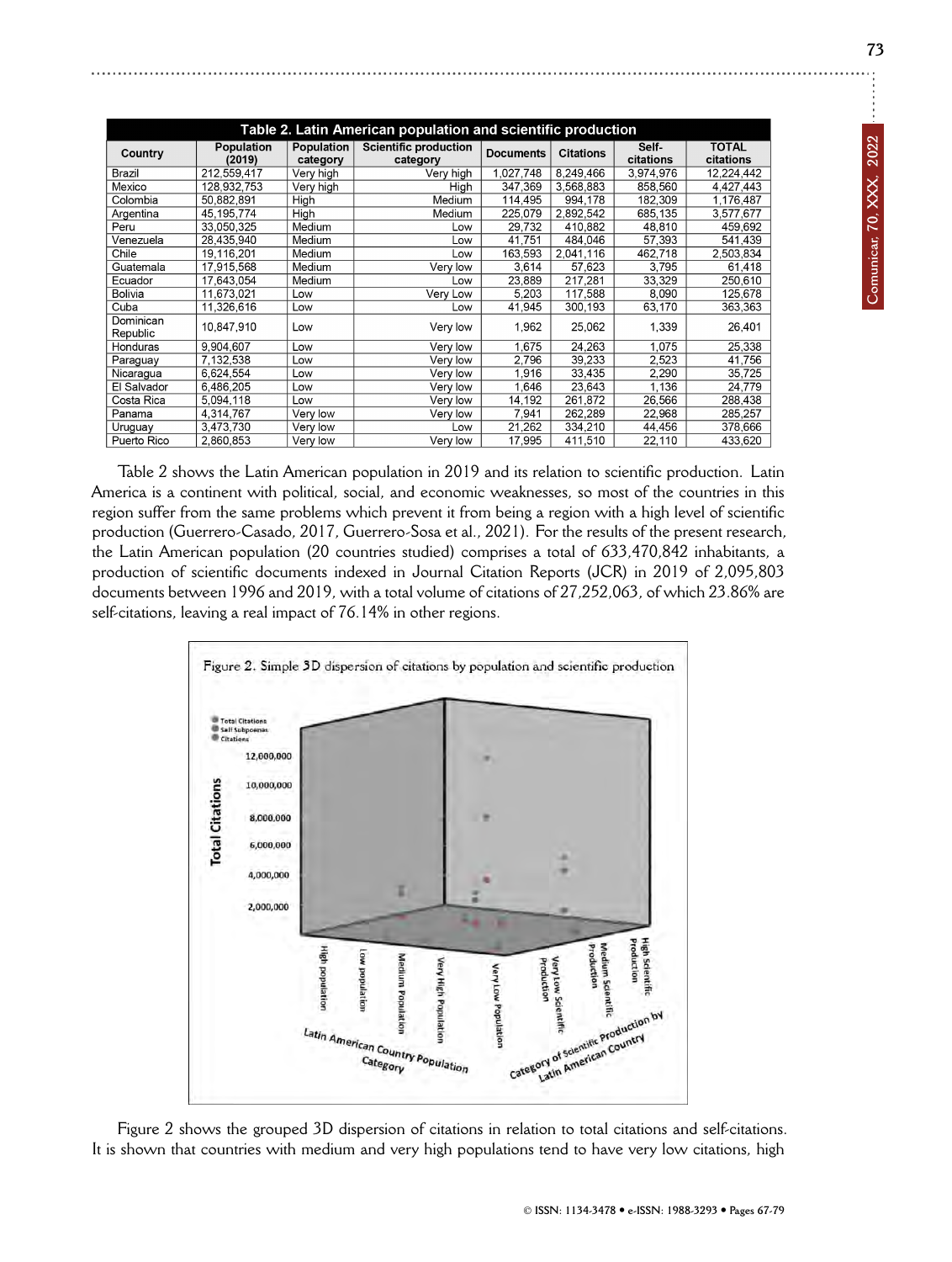self-citations, and a high H-index. Although Latin America is a very large area covering 46 countries, it has a relatively low weight in the world's scientific production, as well as a low impact (citations per document) when compared to developed regions (Hermes-Lima et al 2007, Chinchilla-Rodríguez et al., 2015; Bonilla et al., 2015). Specifically, the results show that countries with very low populations had an impact of 23.87% of citations on average per published document, while countries with low populations obtained 15.16% of citations on average per published document. Countries with medium populations obtained 12.59% of citations on average per published document, countries with high populations have 10.77% of citations on average per published document, and countries with very high populations have 9.15% of citations on average per published document (Figure 3).



Figure 4 shows the different Latin American countries studied and categorized according to their scientific production (SJR documents): Countries with very high scientific production (Brazil), high scientific production (Mexico), medium scientific production (Argentina, Chile, Colombia), low scientific production (Cuba, Venezuela, Peru, Ecuador, Uruguay), and very low scientific production (Puerto Rico, Costa Rica, Panama, Bolivia, Guatemala, Paraguay, Dominican Republic, Nicaragua, Honduras, El Salvador).



**74**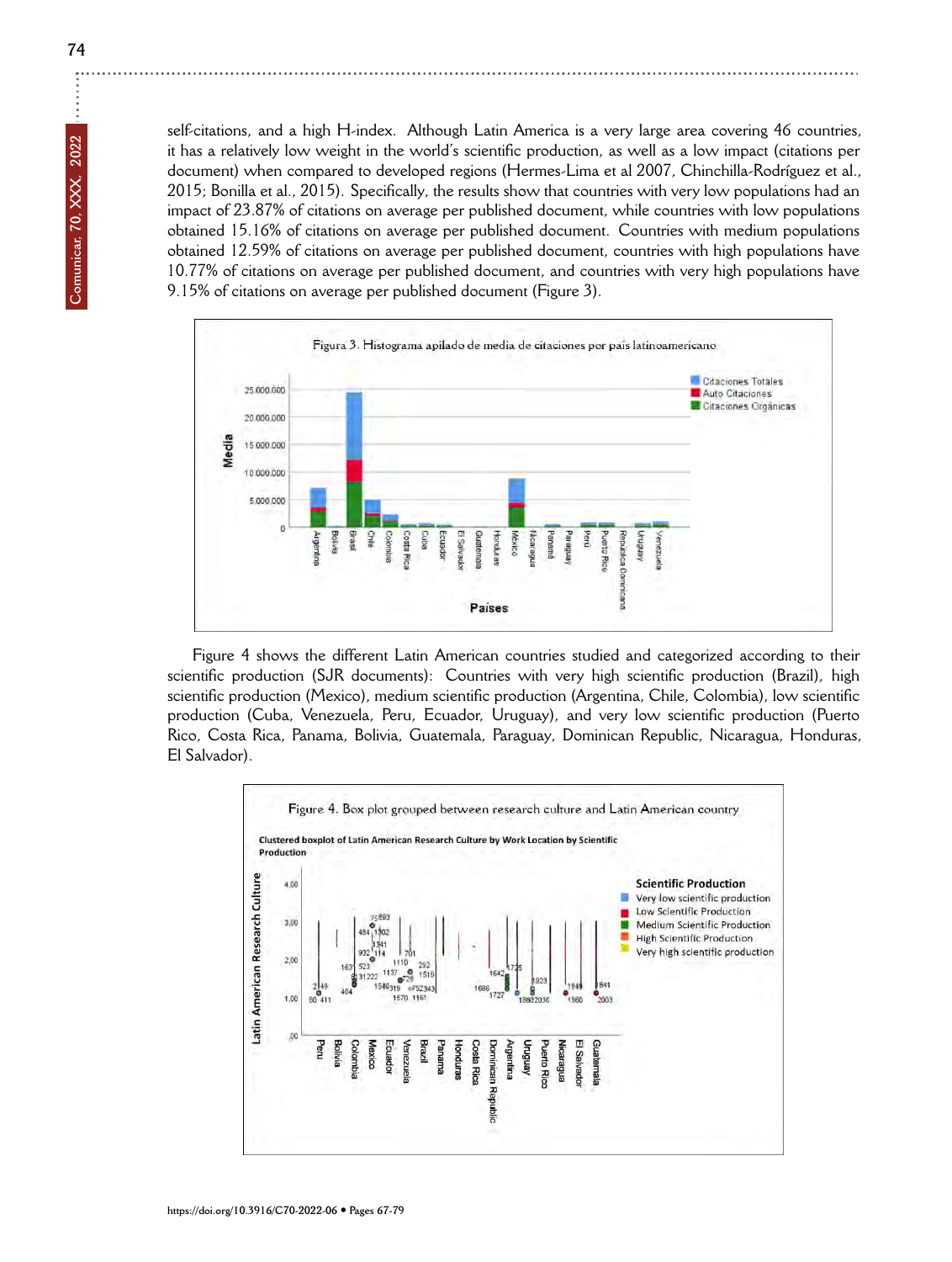Countries with the highest scientific production have a high level of total citations. However, countries with very low scientific production have a greater impact with citations in the scientific community

(Chinchilla-Rodríguez et al., 2015; Bonilla et al., 2015, Guerrero-Sosa et al. 2021).

To determine the relationship between research culture and the level of scientific production, a Pearson's Chi-square test (221, 997th), Likelihood Ratio (241,001), and Linear-by-Linear Association (0.242) were applied. The results reflect an asymptotic significance (bilateral) of .000 with a moderatelow strength. This result rejects the null hypothesis and accepts the alternative hypothesis. In other words, there is a relationship between the research culture of professors in the digital era and scientific production and impact in Latin America (Castro-Sánchez, 2021). Figure 3 shows that when a country has an adequate research culture that promotes cooperation, collaboration, and cohesion, it is likely to produce scientific papers in indexed journals.

#### **4. Discussion**

The results show a clear relationship between the research culture of professors in the digital era and Latin American scientific production. These findings are consistent with those presented by Limaymanta et al. (2020) and Vázquez-Stanescu et al. (2020), who describe a new era of knowledge management stimulated by times of confinement and instability in the educational system, which constitutes a challenge for higher education institutions to guarantee stimulating scenarios for home-based research. One of the main findings of this research is that the Latin American region is characterized by a population of young professors with little experience, who generally work at the undergraduate level with a greater inclination towards the social sciences, with master's degrees, and only a few of them have published in indexed journals. Given the above, Figure 1 shows that professors focus on teaching and extension work.

However, those who publish have good practices regarding the writing and citation of scientific writing, despite not recognizing onto-epistemic aspects in the research processes, which confirms their lack of knowledge with regard to quantitative, qualitative, and mixed methodologies. Table 2 shows that 23.86% of the total citations are self-citations, with a real impact on other regions of 76.14%. The research culture reflected in this study reveals the weaknesses of Latin American society caused by the deficiencies in the research systems of each country. These results agree with those reported by King-Domínguez et al. (2020) and Vázquez-Stanescu et al. (2020), who consider that, despite the evident increase in indicators such as the number of citable documents, there has been a substantial decrease in the impact of scientific publications.

To González-Díaz et al. (2020), these scenarios are becoming increasingly complex due to the increasing administrative and academic workload that professors must face. This has led to situations of academic stress and a decrease in the quality of scientific production. Undoubtedly, Latin American countries with smaller populations and scarce budgets for research and development do not reach the expected levels of scientific production, with some exceptions in South America such as Chile, which, despite being a country with a medium-sized population, when compared to countries with high population densities, achieves high levels of scientific production. However, the main challenge for Latin American professors is to achieve high-quality levels in their scientific writings in order to impact the scientific community at the global level. According to the data collected in this research, countries such as Brazil, Mexico, and Argentina are the main producers of scientific knowledge in Latin America, establishing a balance in the self-citations of their scientific papers. Citations show the real impact of the science generated by a country in other regions of the planet. On the other hand, the research perspectives for the progress of Latin America in the 21st century lie in the planning of emerging ideas within public and private organizations, as well as organizations of a social nature, adopting innovative strategies in accordance with the challenging demands of the environment. For this reason, traditional organizations are incorporating mechanisms that provide answers to the world's research needs in order to become intelligent, proactive, dynamic, creative, and decentralized organizations, where competencies are the cornerstone for the achievement of strategic goals in all Latin American nations.

To Torres-Samuel et al. (2021) and Kumar et al. (2020), who present a critical discussion on Latin American research and development, the knowledge management of Latin American higher education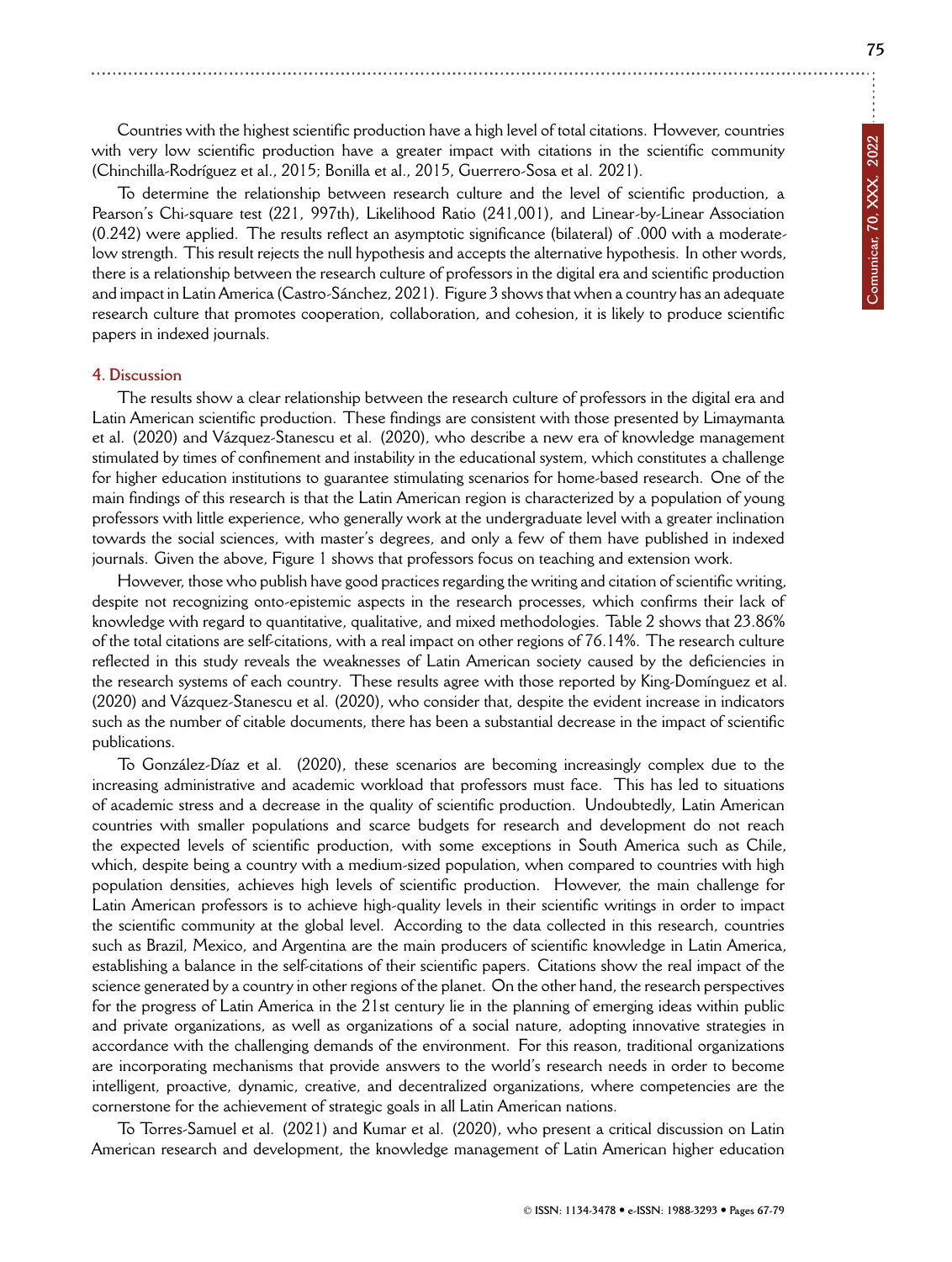According to Torres-Samuel et al. (2020), Latin American countries invest less than 1% of their Gross Domestic Product (GDP) in research and development, except for Brazil, which invests more than half of the total investment in research and development in Latin America, followed by Mexico and Argentina.

As for the investment in technology, innovation, and science in Latin American countries—except for Brazil and Mexico—it represents less than 0.5% of the GDP on average, while, in developed countries, it is between 2% and 3% of the GDP in most cases. This situation is exacerbated by the dependence on the state for funding research and development projects (Fu et al. 2020). On the contrary, in developed countries, investments in this sector are almost entirely made by private companies (Wouters et al., 2020). These institutions generate good prospects as they act by creating shared actions with their citizens, directing their efforts towards the search for efficiency with the commitment to contribute to the management of cooperation networks without excluding those that operate under social principles.

Despite this scenario, Latin American professors have improved the amount of scientific production indexed in databases with an impact factor thanks to cooperation networks, strategic allies, foreign researchers, sponsorships, and funding from independent research centers that share their technological communication platforms and contribute to the international cooperation of research projects (Valdés-Pérez, 2020). Guedes-Farias and De-Andrade-Maia (2020) and Limaymanta et al. (2020) note the importance of research for the development of modern science, where every effort by Latin American professors to publish high-impact scientific publications involves a sacrifice that ranges from socioeconomic and political conditions to lowering family expenses to pay for publication fees.

Hernández et al. (2020) emphasize that the articulation of public and private institutions with research and development groups is the main problem. In most Latin American universities, the research projects that are developed, in the best of cases, remain in the repositories of institutional libraries as bibliographic material with no impact on the scientific knowledge society.

# **5. Conclusions**

Based on the objective of this research, which was to analyze the research culture of professors in the digital era concerning science in Latin America, it is considered that the work carried out has provided an interesting information infrastructure that will help to develop a more sustainable research culture for professors in Latin America. This situation generates good prospects that would facilitate policy initiatives to create research culture and investment in technology and innovation scenarios in these regions, which would demonstrate the great interest in research development through guidelines and regulations that bet on a rigorous, integrated, and, most importantly, supported exercise in which professors and students in the digital era take advantage of the benefits of research for their social, environmental, personal, and professional development.

This shows that Latin American professors in the digital era who participated in this research have faced economic, political, and social circumstances to adequately exercise their profession, to the point of obtaining a doctoral degree but not doing research, thus affecting good research practices and exposing a training gap in research competencies, interest in research, and management of skills for the new digital era. The findings of this study show a problem to be solved in this field of teaching. The problems that arise require a collaborator who is well acquainted with the scientific field in which he/she operates and who has a number of competencies and skills that, together with an innovative method, enable him/her to produce knowledge through the scientific research process.

Finally, and based on the results obtained from the analysis of the information, it can be said that the research culture of Latin American professors in the digital era shows a vertiginous interest in adapting to changes, generating communicative and investigative competencies necessary for research. In addition to meeting the aforementioned characteristics, professors in the digital era must know their field and must like it

÷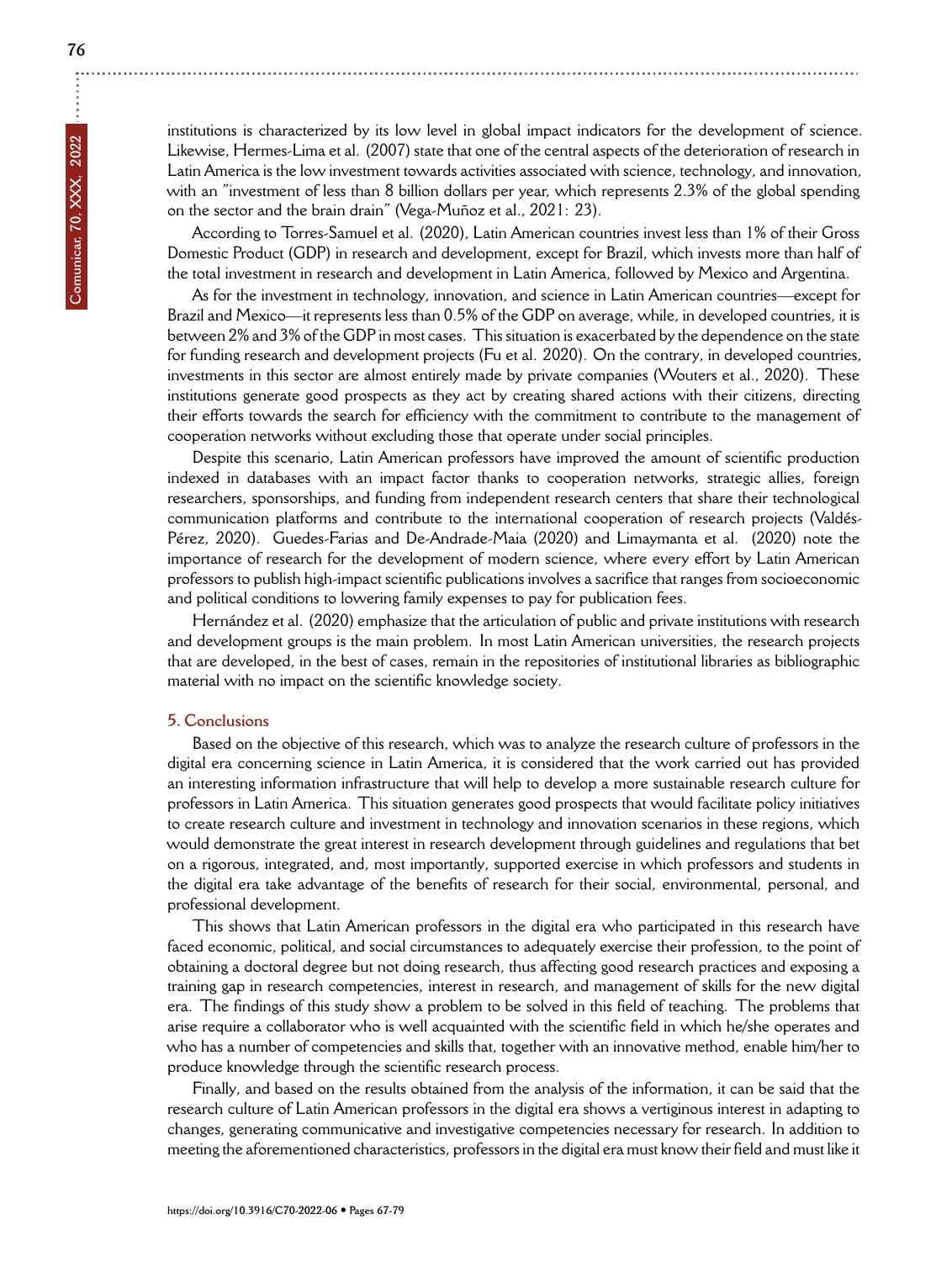in order to find their work fun and fascinating. According to the main findings of this research, it is estimated that universities articulated with the State and society should work in a coordinated manner to improve the research capabilities of their academic bodies and thereby the deconstruction and reconstruction of academic programs.

# **† Dedication**

This work is dedicated to the memory of a young and promising researcher, Dr. Romel González-Díaz. He leaves us the task of promoting research culture throughout the world.

#### **Author Contribution**

Idea, A.A.D.; R.G.D.; Literature review (state of the art), R.G.D.; A.A.D.; Methodology, R.G.D.; A.A.D.; Data analysis, A.A.D.; Results, A.A.D.; R.G.D.; Discussion and conclusions, A.A.D.; R.G.D.; Writing (original draft), A.A.D.; R.G.D.; Final revisions, A.A.D.; R.G.D.; Project design and sponsorship, A.A.D.; R.G.D.

## **Funding Agency**

Our research "Research culture of Latin American professors in the digital age" stems from the project "Research seed bed: An emerging strategy for the promotion of research in Latin America". It is currently in its second year of management and its objective is to promote research among Latin American professors and students by fostering science, technology, and research in Latin America. Supported by the International Center for Research and Development (ICRD) (Monteria, Colombia) and the Faculty of Business and Administration of the Autonomous University of Chile (Santiago, Chile).

#### **References**

- Bagur-Pons, S., Rosselló-Ramon, M.R., Paz-Lourido, B., & Verger, S. (2021). Integrative approach of mixed methodology in educational research. *Relieve*, *27*(1), 1-21. <https://doi.org/http://doi.org/10.30827/relieve.v27i1.21053>
- Basso, F.G., Gonçalves-Pereira, C., & Porto, G.S. (2021). Cooperation and technological areas in the state universities of São Paulo: An analysis from the perspective of the triple helix model. *Technology in Society*, *65*. <https://doi.org/10.1016/j.techsoc.2021.101566>
- Batista-Mainegra, A., Hernández-García, L., & González-Aportela, O. (2017). *Gestión integrada de procesos sustantivos en una universidad innovadora: Deber ser de la Extensión Universitaria*. Congreso Universidad. <https://bit.ly/3fo1l1l>
- Biscaro, C., & Giupponi, C. (2014). Co-authorship and bibliographic coupling network effects on citations. *PLoS One*, *9*(6), e99502. <https://doi.org/10.1371/journal.pone.0099502>
- Bolívar, A. (1995). *El conocimiento de la enseñanza: Epistemología de la investigación curricular*. Universidad de Granada. <https://bit.ly/3zATcOC>
- Bonilla, C.A., Merigó, J.M., & Torres-Abad, C. (2015). Economics in Latin America: A bibliometric analysis. *Scientometrics*, *105*, 1239-1252. <https://doi.org/10.1007/s11192-015-1747-7>
- Boyack, K.W., & Klavans, R. (2010). Co-citation analysis, bibliographic coupling, and direct citation: Which citation approach represents the research front most accurately. *Journal of the American Society for Information Science and Technology*, (12), 2389-2404. <https://doi.org/10.1002/asi.21419>
- Bracho, K. (2012). Cultura investigativa y producción científica en universidades privadas del municipio Maracaibo del estado de Zulia. *Redhecs*, *7*(12), 50-69. <https://bit.ly/3l5rbuo>

Briseño-Senosiain, L. (2021). Los retos de la historia académica en la era digital. *Historia y Memoria*, *22*, 161-195. <https://doi.org/10.19053/20275137.n22.2021.10907>

- Cai, X., Han, J., & Yang, L. (2018). Generative adversarial network based heterogeneous bibliographic network representation for personalized citation recommendation. In *IEEE Access*, volume 7 (pp. 457-467). <https://doi.org/10.1109/ACCESS.2018.2885507>
- Carabantes-Alarcón, D. (2020). Integridad académica y educación superior: Nuevos retos en la docencia a distancia. *Análisis Carolina*, *38*, 1-13. [https://doi.org/10.33960/AC\\_38.2020](https://doi.org/10.33960/AC_38.2020)
- Castro-Sánchez, F.J. (2021). Culture, science and research: About the value of the cultural factors of science for university research managers. *Universidad y Sociedad*, *13*, 131-136. <https://bit.ly/3rG8oXK>
- Chinchilla-Rodríguez, Z., Zacca-González, G., Vargas-Quesada, B., & Moya-Anegón, F. (2015). Latin American scientific output in public health: Combined analysis using bibliometric, socioeconomic and health indicators. *Scientometrics*, *102*, 609-628. <https://doi.org/10.1007/s11192-014-1349-9>
- Criado-Dávila, Y.V., Sánchez-García, T.C., & Inga-Arias, M.A. (2020). Los semilleros de investigación como elemento de desarrollo de la cultura investigativa universitaria. *Conrado*, *16*(S1), 67-73. <https://bit.ly/3xaFUqc>
- Cruz-Rodríguez, E.C. (2019). Importancia del manejo de competencias tecnológicas en las prácticas docentes de la Universidad Nacional Experimental de la Seguridad (UNES). *Revista Educación*, *43*(1), 196-218. <https://doi.org/10.15517/revedu.v43i1.27120>
- De-Filippo, D., Sanz-Casado, E., Berteni, F., Barisani, F., Bautista-Puig, N., & Grossi, G. (2021). Assessing citizen science methods in IWRM for a new science shop: a bibliometric approach. *Hydrological Sciences Journal*, *66*(2), 179-192.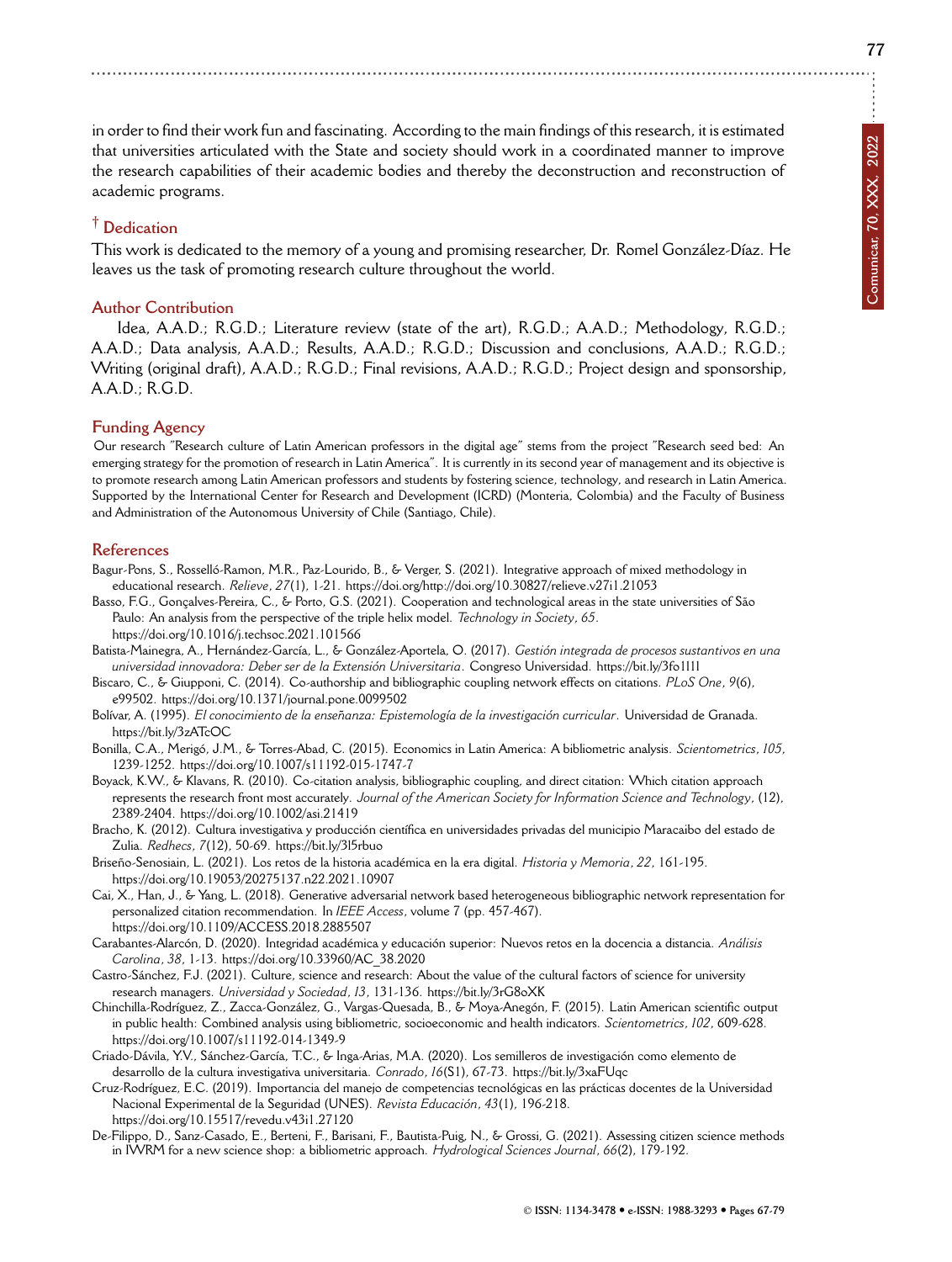<https://doi.org/10.1080/02626667.2020.1851691>

Espinach-Rueda, M. (2017). Agenda 2030 del desarrollo sostenible promulgada por la Organización de las Naciones Unidas. *Ágora De Heterodoxias*, *3*, 50-67.<https://bit.ly/3rCKb4G>

- Espinoza-Freire, E.E. (2020). El plagio un flagelo en el ámbito académico ecuatoriano. *Revista Universidad y Sociedad*, *12*(3), 407-415.<https://bit.ly/3rEWRIf>
- Fu, Y.C., Baker, D.P., & Zhang, L. (2020). Engineering a world class university? The impact of Taiwan's world class university project on scientific productivity. *Higher Education Policy*, *33*(3), 555-570.<https://doi.org/10.1057/s41307-018-0110-z>
- González-Díaz, R.R., Acevedo-Duque, A., Salazar-Sepúlveda, G., & Castillo, D. (2021). Contributions of subjective well-being and good living to the contemporary development of the notion of sustainable human development. *Sustainability*, (6), 13-13. <https://doi.org/10.3390/su13063298>
- González-Díaz, R.R., Guanillo-Gómez, S.L., Vegas-Ochoa, J.C., & Cachitari-Vargas, E. (2021). Teaching accompaniment in Colombia's official educational institutions. *Education*, *10*, 376-383.<https://doi.org/10.18421/TEM101-47>
- González-Díaz, R.R., Vásquez-Llamo, C.E., Hurtado-Tiza, D.R., & Menacho-Rivera, A.S. (2020). Plataformas interactivas y estrategias de gestión del conocimiento durante el Covid-19. *Revista Venezolana de Gerencia*, *25*(4), 68-81. <https://bit.ly/3x0IPBP>
- Guedes-Farias, M.G., & De-Andrade-Maia, F.C. (2020). Proposition of scientific observatory for popularization of science. *Informação e Sociedade*, *30*, 1-19.<https://doi.org/10.22478/ufpb.1809-4783.2020v30n3.53866>
- Guerrero-Casado, J. (2017). Producción científica latinoamericana indexada en Scopus en el área de las ciencias agropecuarias: Análisis del período 1996-2016. *Idesia*, *35*(4), 27-33.<https://doi.org/10.4067/S0718-34292017000400027>
- Guerrero-Sosa, J.D.T., Menéndez-Domínguez, V.H., & Castellanos-Bolaños, M.E. (2021). An indexing system for the relevance of academic production and research from digital repositories and metadata. *Electronic Library*, *39*, 33-58. <https://doi.org/10.1108/EL-06-2020-0160>
- Hermes-Lima, M., Santos, N.C.F., Alencastro, A.C.R., & Ferreira, S.T. (2007). Whither Latin America? Trends and challenges of science in Latin America. *IUBMB Life*, *59*(4-5), 199-210.<https://doi.org/10.1080/15216540701258751>
- Hernandez, R., Fernandez, C., & Baptista, P. (2014). *Metodología de la investigación*. Editorial Mc Graw Hill.
- Hernández, R.M., Marino-Jiménez, M., Forton, Y.R., & Sánchez, N. (2020). Research in university students: Real needs for the implementation of a formative research program. *Academia*, (pp. 154-176).<https://doi.org/10.26220/aca.3445>
- Kalhor, B., & Mehrparvar, F. (2020). *Rankings of countries based on rankings of universities*. <https://doi.org/10.2139/ssrn.3585226>
- Kumar, S., Pandey, N., & Tomar, S. (2020). Veinte años de Latin American business review: Una visión bibliométrica. *Latin American Business Review*, *21*(2), 197-222.<https://doi.org/10.1080/10978526.2020.1722683>
- Limaymanta, C.H., Zulueta-Rafael, H., Restrepo-Arango, C., & Álvarez Muñoz, P. (2009). Bibliometric and scientometric analysis of the scientific production of Peru and Ecuador from Web of Science. *Informacion, Cultura y Sociedad*, *43*, 31-52. <https://doi.org/10.34096/ICS.I43.7926>
- Olaya, E. (2017). Efecto del gasto en investigación y desarrollo en el ingreso de los establecimientos de Ecuador. *Revista Vista Económica*, *3*(1), 7-18.<https://bit.ly/3j0FbTP>
- Oliveira-Filho, J.D.S. (1989). A bibliometric analysis of soil research in Brazil. *Geoderma Regional*, *23*, e00345. <https://doi.org/10.1016/j.geodrs.2020.e00345>
- Powell, J.J.W. (2020). Comparative education in an age of competition and collaboration. *Comparative Education*, *56*(1), 57-78.<https://doi.org/10.1080/03050068.2019.1701248>
- Pozos, K.V., & Tejada, J. (2018). Competencias digitales en docentes de Educación Superior: Niveles de dominio y necesidades formativas. *RIDU*, *12*(2), 59-87.<https://doi.org/10.19083/ridu.2018.712>
- Rodríguez, R., & Espinoza, L.A. (2017). Trabajo colaborativo y estrategias de aprendizaje en entornos virtuales en jóvenes universitarios. *RIDE*, *7*(14), 103-126.<https://doi.org/10.23913/ride.v7i14.274>
- Rojas, M.M., Moreno, G.A., & Rosero, C.A. (2016). Plataformas y herramientas educativas como parte del PLE del Docente. Caso asistente digital para planeación curricular ConTIC. *INGE CUC*, *12*(1), 99-106. <https://doi.org/10.17981/ingecuc.12.1.2016.11>
- Strauka, O. (2020). The Impact of constitutional replacements on the quality of democracy in Latin America. *Politologija*, *99*(3), 93-128.<https://doi.org/10.15388/Polit.2020.99.4>
- Torres-Samuel, M., Stanescu, C.L.V., Luna-Cardozo, M., Viloria, A., & Crissien, T. (2020). Eficiencia técnica de la investigación y desarrollo, ciencia y tecnología, educación e innovación en países Latinoamericanos. *Revista Ibérica de Sistemas e Tecnologias de Informação*, *29*, 582-594.
- Torres-Samuel, M., Torres, M.E., Hurtado, J., Lugo, A.L.V., & Solano, D. (2021). Contribution of research and development to the efficiency of social progress in Latin America. In *International Conference on Marketing and Technologies, ICMarkTech 2020* (pp. 71-79). Springer. [https://doi.org/10.1007/978-981-33-4183-8\\_7](https://doi.org/10.1007/978-981-33-4183-8_7)
- Trabadela-Robles, J., Nuño-Moral, M.V., Guerrero-Bote, V.P., & De-Moya-Anegón, F. (2020). Análisis de dominios científicos nacionales en Comunicación (Scopus, 2003-2018). *Profesional de la Información*, *29*, 2003-2018. <https://doi.org/10.3145/epi.2020.jul.18>
- Valdés-Pérez, M.G. (2020). Visibilidad de la producción de conocimiento. *Controversias y Concurrencias Latinoamericanas*, *11*, 353-363.<https://bit.ly/3yc6vEH>
- Vázquez-Miraz, P., & Posada-Llorente, M.R. (2020). Implementación de un plan anual de metas para la mejora de la producción científica en una universidad colombiana. Aspectos positivos y negativos. *Revista General de Información y Documentación*, *30*, 457-471.<https://doi.org/10.5209/rgid.72821>